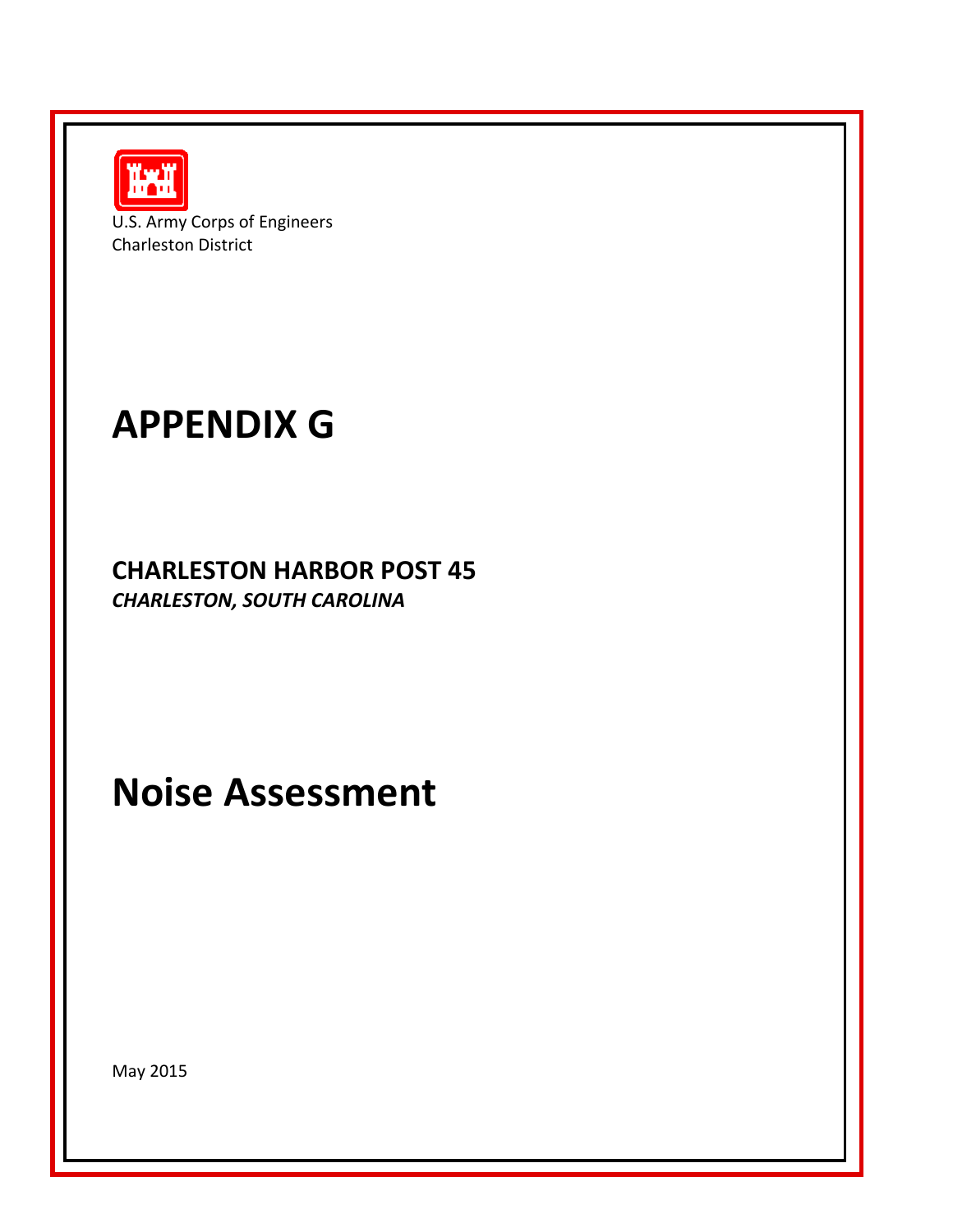## **Table of Contents**

| 4.4 Indirect impact of noise from port operations as a result of deepening the harbor 11 |
|------------------------------------------------------------------------------------------|
| 5.0                                                                                      |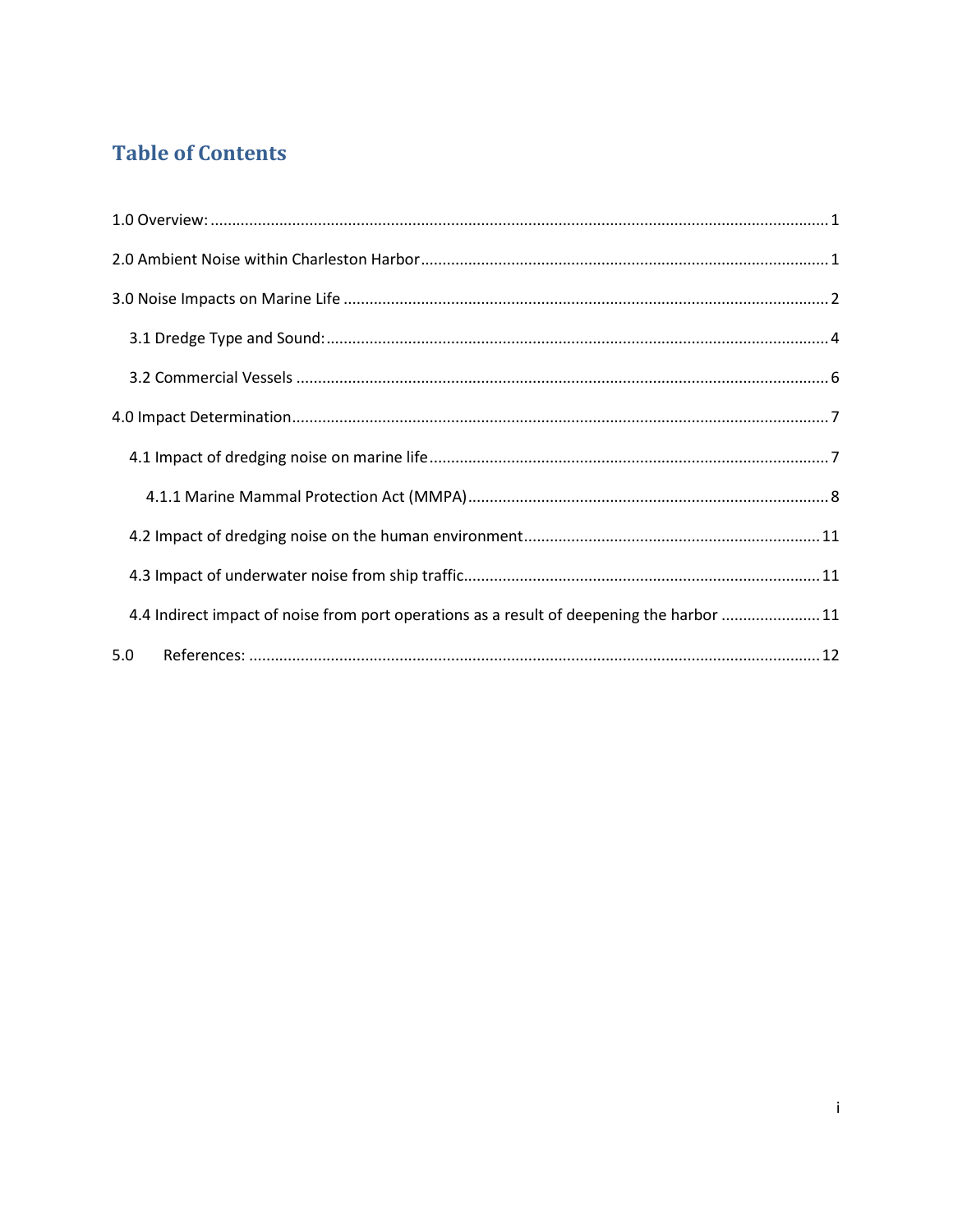## <span id="page-2-0"></span>**1.0 Overview:**

Noise is often defined as any sound that is undesirable because it interferes with communication, is intense enough to damage hearing, diminishes the quality of the environment, or is otherwise annoying. Response to noise varies by the type and characteristics of the noise source; distance from the source; receptor sensitivity, and time of day. Noise can be intermittent or continuous, steady or impulsive, and it may be generated by stationary or mobile sources. Noise is described by a weighted sound intensity (or level), which represents sound heard by the human ear and is measured in units called decibels (dBA). The potential impacts of underwater sounds associated with dredging operations have come under increasing scrutiny by regulatory agencies. The objectives of this assessment are to determine current noise levels and to assess the noise impacts of the proposed dredging and deepening of Charleston Harbor. Noise impacts will be assessed for the following:

- 1. Impact of dredging noise on marine life,
- 2. Impact of dredging noise on the human environment,
- 3. Impact of noise from ship traffic as a result of deepening the harbor, and
- 4. Indirect impact of noise from port operations as a result of deepening the harbor.

An additional goal of this assessment is to aid in the Corps' compliance with the Marine Mammal Protection Act of 1972 (16 U.S.C 1361 et seq, 1401-1407, 1538, 4107). The MMPA requires that the Action Agency coordinates with the USFWS and the NMFS to discuss the potential impacts to any species covered under the Act. All practicable efforts will be made to avoid taking of a marine mammal. Currently the NMFS does not provide Incidental Harassment Authorization (IHA) with regard to dredging operations, but it is an issue being considered for application to future dredging operations (Reine et al., 2012).

Within this document, noise is described by the sound intensity (or level) in units called decibels (dB). The dB scale is logarithmic; therefore, sound intensity increases or decreases exponentially with each dB of change. The strength/extent (or magnitude) and frequency of sound levels vary over the course of the day and can be affected by weather conditions. The most common unit of frequency is the hertz (Hz), corresponding to one crest of a sound wave per second.

## <span id="page-2-1"></span>**2.0 Ambient Noise within Charleston Harbor**

Charleston Harbor has functioned as an international harbor since colonial times. Over the last 300 years, Charleston has evolved to accommodate the growing trade industry and as such larger ships have continued to arrive. At the same time, recreational and other commercial boat traffic as well as industrial noise has continued to increase. Several sources of ambient noise are present in the waters of Charleston Harbor. The ambient noise level of an area includes sounds from both natural (wind waves, fish, tidal currents, mammals) and artificial (commercial and recreational ships, dredging, pile driving, etc) sources. Tidal currents produce hydrodynamic sounds, which are most significant at very low frequencies (< 100 Hz). Ship traffic, including ships passing the immediate study area generate sounds can travel considerable distances, in frequencies ranging from 10 to 1000Hz. Sea state as influenced by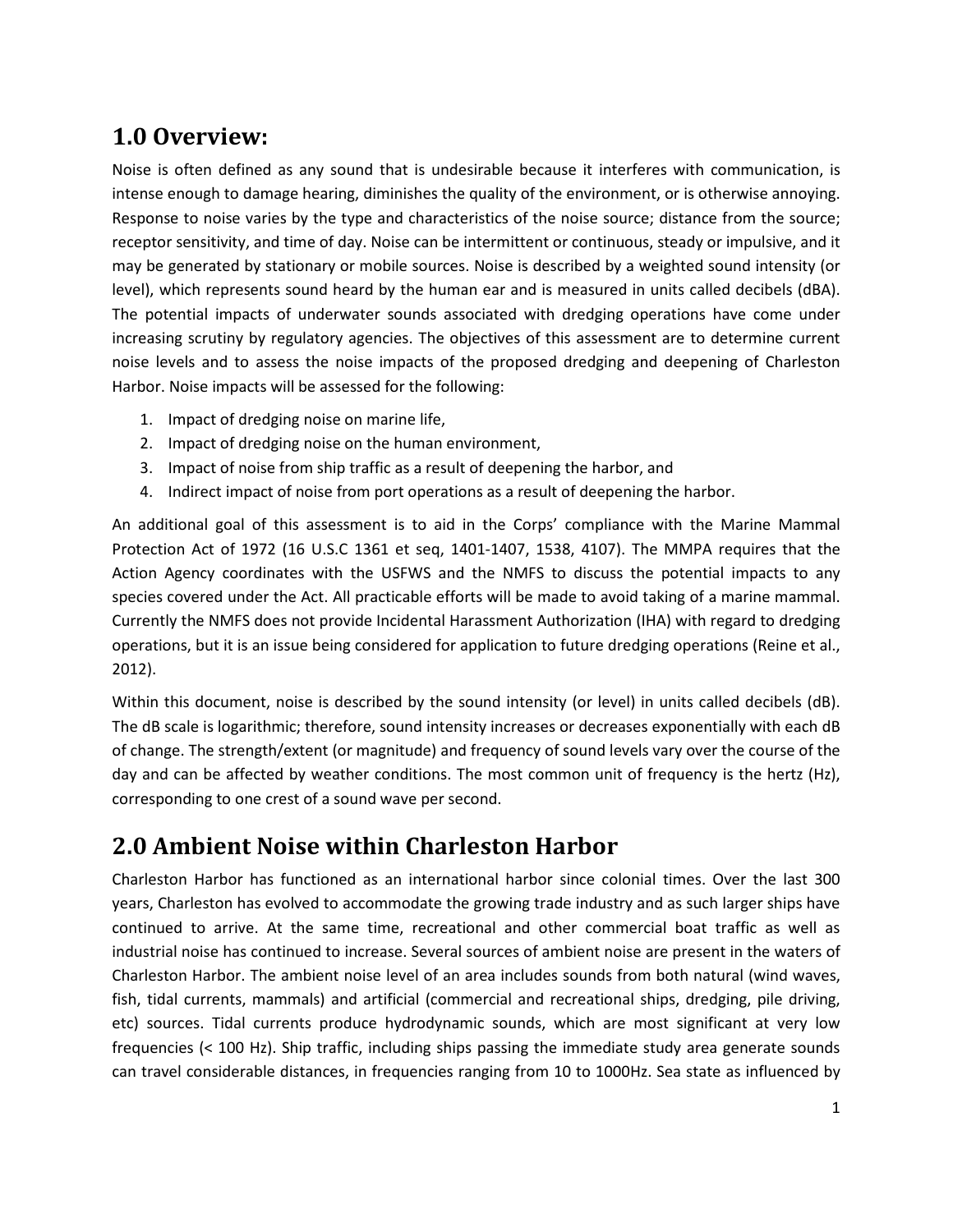wind speed also produces ambient sounds above 500 Hz. Being a large commercial and industrial area, the Charleston Harbor area experiences wide ranging noise from a variety of industrial activities. Biological sounds associated with a host of mammals, fishes, and invertebrates can generate broadband noise in the frequency of 1 to 10 kHz with intensities as high as 60 to 90 dB.

Charleston Harbor has the typical noise characteristics of a busy harbor. Sources include recreational and commercial vessel traffic, dredging vessels and dock side facilities. Noise sources for vessels include cranes, whistles and various motors for propulsion. Dockside noise sources include cranes, trucks, cars, and loading and unloading equipment. In addition to water born noise, noise can impact the human environment as well. Background noise exposures change during the course of the day in a gradual manner, which reflects the addition and subtraction of distant noise sources. Ambient noise is the allencompassing sound associated with a given environment at a specified time. Humans hear sound from 0 – 140 dB. Sound above this level is associated with pain.

## <span id="page-3-0"></span>**3.0 Noise Impacts on Marine Life**

Noise has been documented to influence fish behavior. Fish detect and respond to sound utilizing its cues to hunt for prey, avoid predators, and for social interaction. High intensity sounds can permanently damage fish hearing (Nightingale and Simenstad 2001). Dredging operations generally produce lower levels of sound energy but last for more extended periods of time than more intense construction activities (e.g., pile driving) (Nightengale and Simenstad 2001). These sounds have been documented to be continuous and low frequencies (< 1000 Hz) and are within the audible range of listed species of both whales (7Hz–22kHz) and sea turtles (100-1000Hz) (Clarke et al., 2002). Fish produce sound when swimming, mating, or fighting and also noise associated with swimming. Fish use a wide range of mechanisms for sound production, including scraping structures against one another, vibrating muscles, and a variety of other methods. Sounds produced by spawning fishes, such as sciaenids, are sufficiently loud and characteristic for them to be used by humans to locate spawning locations. SCDNR provided information on known spawning sites for sciaenids (Figure 1). Only two of these hotspots are in close proximity to dredging operations: Ravenel Bridge and the Grillage.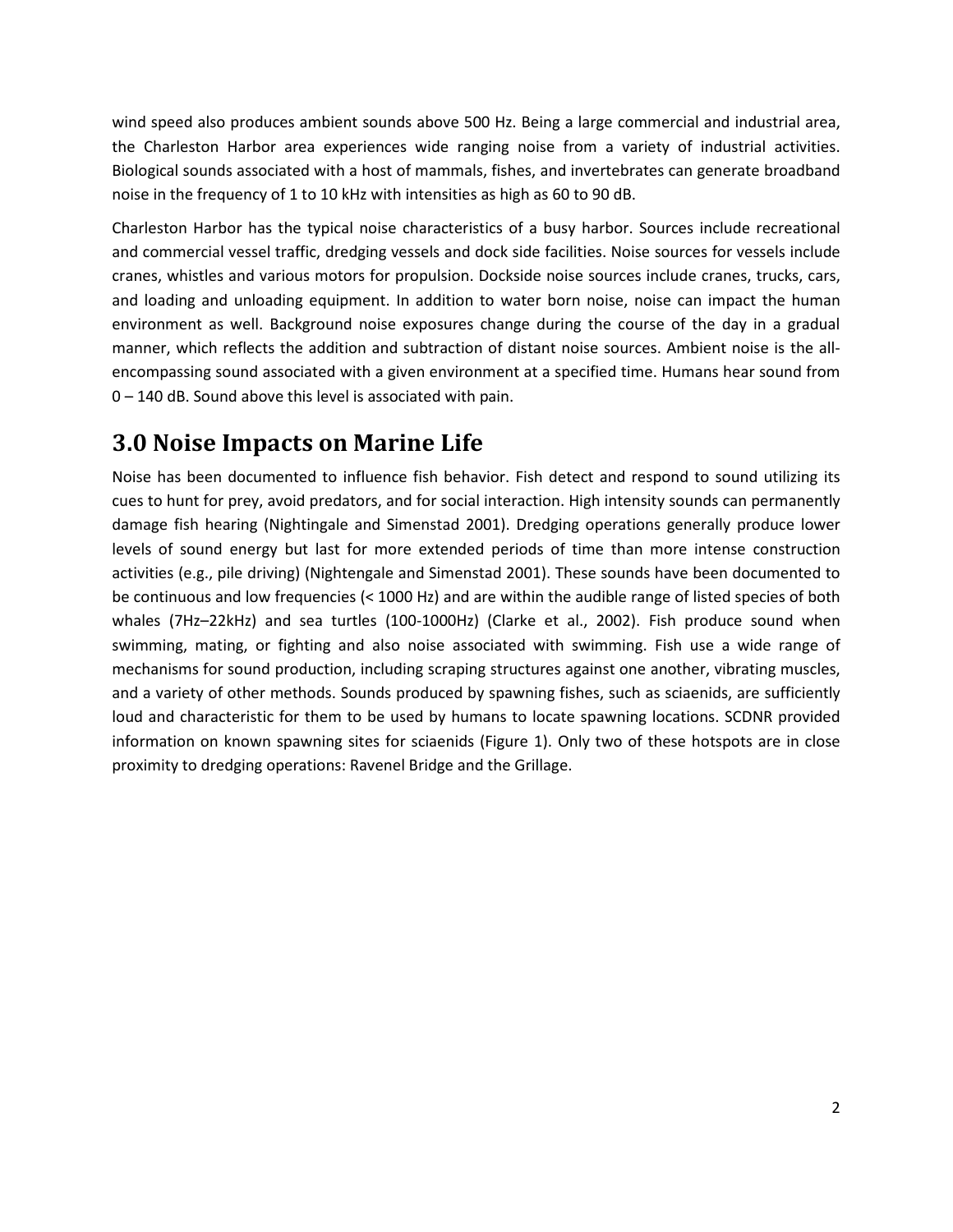

**Figure 1. SCDNR sciaenid spawning hotspots in Charleston Harbor**

Relative to exposure to anthropogenic noise, NOAA guidelines define two levels of harassment for marine mammals: Level A based on a temporary threshold shift (190 dB for pinnipeds and 180 dB for cetaceans), and Level B harassment with the potential to disturb a marine mammal in the wild by causing disruption to behavorial patterns such as migration, breeding, feeding, and sheltering (160 dB for impulse noise such as pile driving and 120 dB for continuous noise such as vessel thrusters) [\(http://www.nwr.noaa.gov/Marine-Mammals/MM-sound-thrshld.cfm\)](http://www.nwr.noaa.gov/Marine-Mammals/MM-sound-thrshld.cfm). According to Richardson et al. (1995) the following noise levels could be detrimental to marine mammals:

- Prolonged exposure of 140 dB re 1  $\mu$ Pa/m (continuous man-made noise), at 1 km can cause permanent hearing loss.
- Prolonged exposure of 195 to 225 dB re 1 µPa/m (intermittent noise), at a few meters or tens of meters, can cause immediate hearing damage.

At the time of this document NOAA has released a draft report that provides guidance for assessing the effects of anthropogenic sound on marine mammal species under the jurisdiction of NMFS (NOAA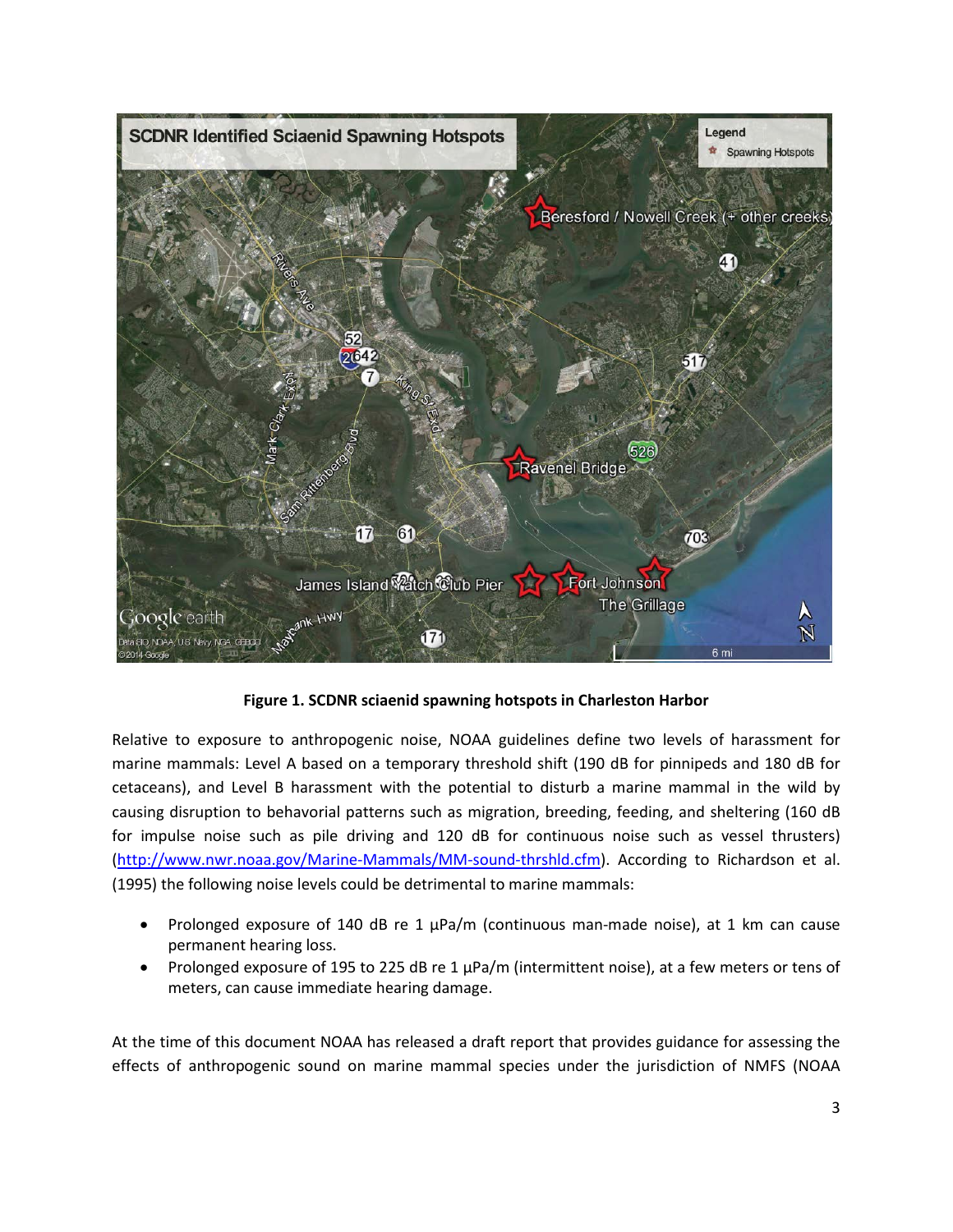2013). The guidance will replace the current thresholds used by NOAA and described above. NOAA compiled, interpreted, and synthesized best available science to update the threshold levels for temporary (TTS) and permanent hearing threshold shifts (PTS). Different target species for protection have widely divergent tolerance levels for sounds (owing to different hearing sensitivities, hearing integration times, etc.). This guidance has not yet been finalized but NOAA indicates that it will be finalized in late 2015 [\(http://www.nmfs.noaa.gov/pr/acoustics/faq.htm,](http://www.nmfs.noaa.gov/pr/acoustics/faq.htm) accessed 07 April 2015). NOAA states that the guidance may necessitate new methodologies for determining impacts and the application of thresholds in the regulatory context under applicable statutes (NOAA, 2013). It should be noted that the application of thresholds is not addressed within the guidance. The following table (Table 1) illustrates the proposed permanent threshold shift (PTS) levels for various species of cetaceans and pinnipeds (NOAA, 2014).

|                                                                                                                                                                        | <b>PTS Onset*</b><br>(Received Level) |                                      |  |
|------------------------------------------------------------------------------------------------------------------------------------------------------------------------|---------------------------------------|--------------------------------------|--|
| <b>Hearing Group</b>                                                                                                                                                   | <b>Impulsive</b>                      | <b>Non-impulsive</b>                 |  |
| Low-Frequency (LF)                                                                                                                                                     | 230 dB $_{\rm peak}$ &                | 230 dB $_{\text{peak}}$ &            |  |
| Cetaceans                                                                                                                                                              | 187 dB SEL <sub>cum</sub>             | 198 dB SEL <sub>cum</sub>            |  |
| Mid-frequency (MF)                                                                                                                                                     | 230 dB $_{\rm peak}$ &                | 230 dB $_{\text{peak}}$ &            |  |
| Cetaceans                                                                                                                                                              | 187 dB SEL <sub>cum</sub>             | 198 dB SEL <sub>cum</sub>            |  |
| High-Frequency (HF)                                                                                                                                                    | 201 dB $_{\rm peak}$ &                | 201 dB $_{\text{peak}}$ &            |  |
| Cetaceans                                                                                                                                                              | 161 dB SEL <sub>cum</sub>             | 180 dB SEL <sub>cum</sub>            |  |
| <b>Phocid Pinnipeds</b>                                                                                                                                                | 235 $dB_{peak}$ &                     | 235 $dB_{peak}$ &                    |  |
| (Underwater)                                                                                                                                                           | 192 dB SEL <sub>cum</sub>             | 197 dB SEL <sub>cum</sub>            |  |
| <b>Otariid Pinnipeds</b>                                                                                                                                               | 235 $dB_{peak}$ &                     | 235 d $B_{\rm peak}$ $\underline{8}$ |  |
| (Underwater)                                                                                                                                                           | 215 dB $\text{SEL}_{\text{cum}}$      | 220 dB SEL <sub>cum</sub>            |  |
| * Dual criteria: Use one [dB <sub>peak</sub> or dB SEL <sub>cum</sub> ] exceeded first. All SEL <sub>cum</sub> thresholds (re: 1 µPa <sup>2</sup> -s) are<br>weighted. |                                       |                                      |  |

#### **Table 1. NOAA proposed PTS onset threshold levels.**

In the interim, NMFS recognizes the aforementioned thresholds for Level A and Level B harassment

#### <span id="page-5-0"></span>*3.1 Dredge Type and Sound:*

The most likely dredges to be employed as a result of this study would be hydraulic pipeline cutterhead dredges, bucket dredges, and hopper dredges. Sound production is largely influence by sediment properties – to excavate hard, cohesive and consolidated soils, the dredger must apply greater force to dislodge the material (Robinson et al., 2011). Sounds from dredges can be variable, depending on the phase of operation, and the type of dredge used, but typically occur at low frequencies (<500 Hz) (Reine et al., 2014). While very little research has been carried out on the effects of sound from dredging on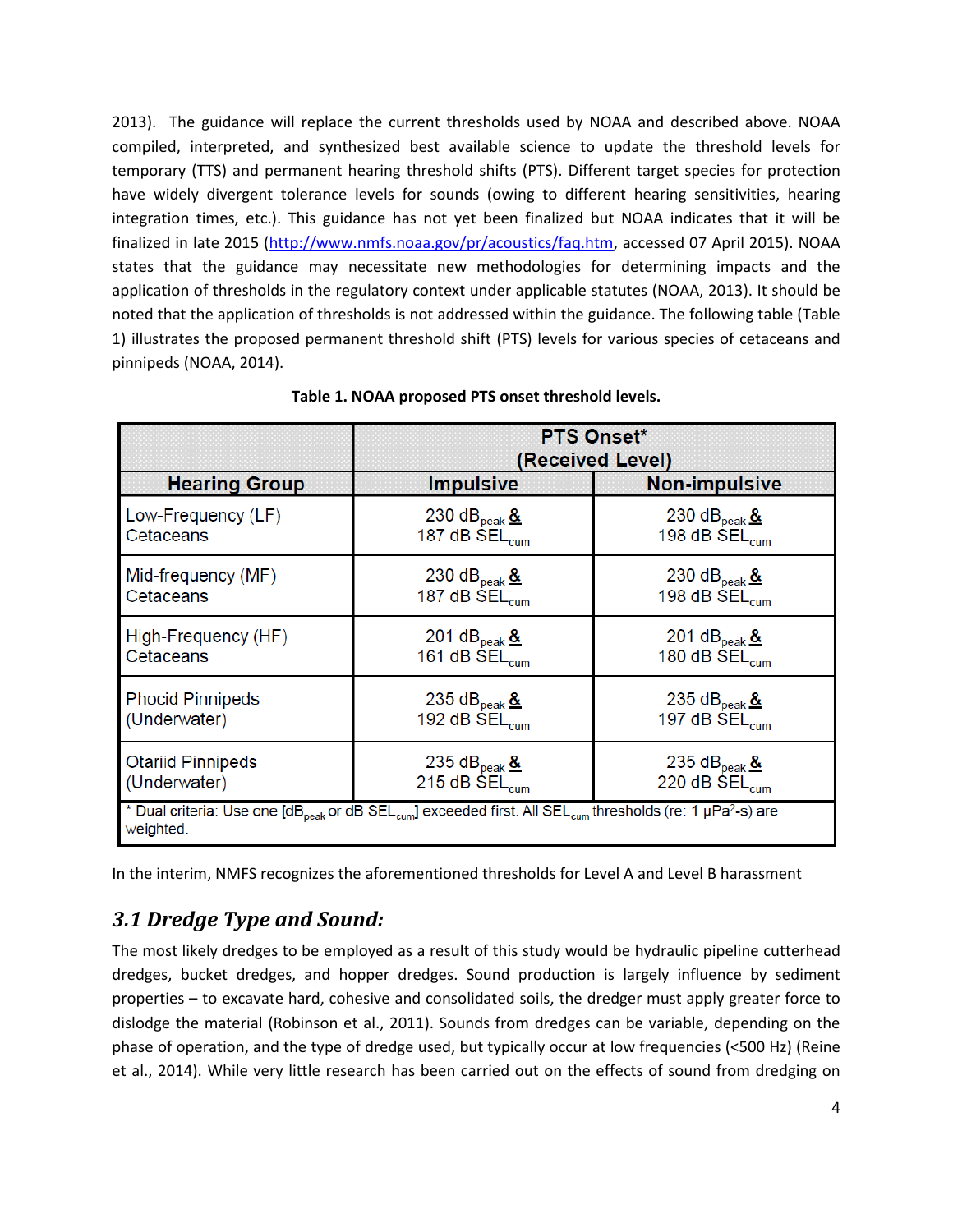marine life, the USACE Engineering Research and Development Center (ERDC) has carried out a few studies (Clarke et al., 2002, Reine et al., 2010, Reine et al., 2012, Reine et al., 2014) and developed a program to characterize sounds produced by different dredging practices. USACE is collecting data across dredge type, substrate type, and environmental settings. The following sections describe sound from the types of dredges anticipated to be used in this project. The most significant source of sound from dredging operations would come from underwater blasting which is not anticipated since hard rock is not expected in the dredging area.

*Hydraulic pipeline cutterhead dredges* are commonly used throughout the US for both new work and maintenance dredging operations. They are capable of removing most types of material and pumping the slurry through pipelines for several miles or longer with the use of booster pumps. The major processes contributing to hydraulic dredging sounds include: 1) dredge material collection sounds originating from the rotating cutterhead in contact with the bed and intake of the sediment-water slurry, 2) sounds generated by pumps and impellers driving the suction of material through the pipes, 3) transport sounds involving the movement of sediment through the pipes, and 4) ship and machinery sounds, including those associated with the lowering and lifting of spuds and moving of anchors by dredge tenders (Reine et al., 2012). CEDA (2011) indicate that pipeline cutterhead dredges have a source level at 1 m of 172 dB – 185 dB re 1uPa rms, ranging from  $100 - 500$  Hz. In a study by Clarke (2002), cutterhead sounds peaked at 100-110 dB in the frequency range of 70-1000 Hz and were inaudible at ~500 m from the source.

*Bucket dredges* produce a repetitive sequence of sounds generated by winches, bucket impact with the substrate, bucket closing, and bucket emptying. The noise generated from a mechanical dredge entails lowering the open bucket through the water column, closing the bucket after impact on the bottom, lifting the closed bucket up through the water column, and emptying the bucket into an adjacent barge. Once the barge is full, it would be towed by a tug offshore and emptied into the Charleston ODMDS or other approved placement sites. The maximum noise spike with mechanical dredges is when the bucket hits the bottom. All other noises from this operation (i.e., winch motor, spuds, etc.) are insignificant. Clarke et al. (2002) found that the sound of a bucket impact with the substrate was at the limit of detection by a low-noise hydrophone and hydrophone audio amplifier at 7 km from the impact point. These dredges are anticipated to be used in the lower harbor and in the entrance channel to dredge soft rock from the channel for beneficial reef creation.

**Hopper dredges** hydraulically remove sediment from the seafloor through dragheads. Sediment is sucked upward through a pipe by means of centrifugal pumps, and the slurry is transferred to the hopper bin. Much of the sound is associated with propeller and engine noise with additional sounds emanating from pumps and generators. Similar to the cutterhead suction dredge, produce noise ranging from 70 to 1,000 Hz with peaks at 120 to 140 dB (Clarke et al 2002, unpublished). Robinson et al., (2011) carried out an extensive study of the noise generated by a number of trailing suction hopper dredges during marine aggregate extraction. Source levels of the vessels were estimated and an investigation undertaken into the origin of the noise. Source levels at frequencies below 500 Hz were generally in line with those expected for a cargo ship travelling at modest speed. Levels at frequencies above 1 kHz were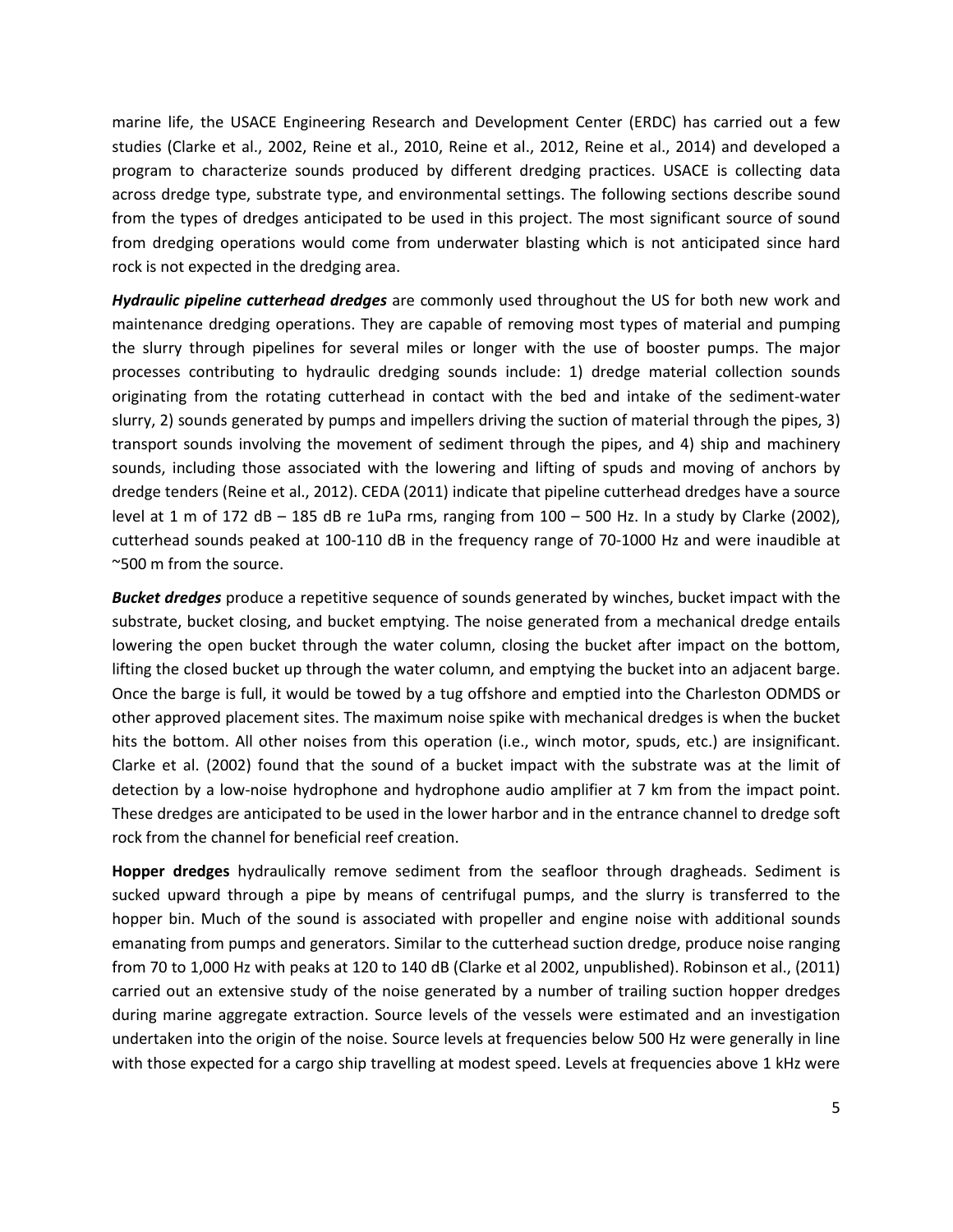elevated by additional noise generated by the extraction in harder substrate (e.g., gravel), and attenuate rapidly with distance. CEDA (2011) indicate that hopper dredges have a source level of 186 dB – 188 dB re 1uPa rms ranging from 100 – 500 Hz. In a study of hopper dredge noise on a sand shoal, Reine et al., (2014) found that source levels peaked at 178.7 db re 1uPa at 1m. Using the current threshold by NMFS, peak source levels did not exceed Level A Criterion, but did exceed Level B Criterion for harassment.

## <span id="page-7-0"></span>*3.2 Commercial Vessels*

Background sounds have steadily increased as shipping and other anthropogenic uses of the oceans and inland waters have increased. For instance, in much of the northern hemisphere, shipping noise is the dominant source of underwater noise below 300 Hz (Ross 1987, 1993); vessel operations have increased over time and as a result have increased low-frequency ambient noise levels in some areas (Curtis et al. 1999; Andrew et al. 2002; McDonald et al. 2006). One of the most serious implications of this increase in shipping noise is the impact it may have in terms of masking sounds of the soundscape, including sounds of biological origin, affecting communication between fish. The primary auditory effect of vessel noise on marine animals is the masking of biologically significant sounds. Because most of the acoustic energy radiated from large commercial vessels is below 1 kHz, the greatest potential for masking exists for groups of marine animals that produce and receive sounds in this band, and includes mysticetes, pinnipeds, and fish (NOAA 2004).

As stated above, NOAA guidelines define two levels of harassment for marine mammals: Level A based on a temporary threshold shift (190 dB for pinnipeds and 180 dB for cetaceans), and Level B harassment with the potential to disturb a marine mammal in the wild by causing disruption to behavorial patterns such as migration, breeding, feeding, and sheltering (160 dB for impulse noise such as pile driving and 120 dB for continuous noise such as vessel thrusters). Ships create noise from their propellers, motors and gears. The noise created by the motor is continuous and caused by the mini-explosions that occur as fuel burns rapidly inside the engine cylinders and by the rotating gears and shafts. Sound is also created by bubbles formed by the rotating propellers and, to a lesser extent, by the wake of waves produced by the movement of the ship. As the ship moves and the propellers rotate, many bubbles form in the water. The formation of these bubbles is known as cavitation. The breaking of these bubbles creates a loud acoustic sound. Cavitation noise is directly related to the speed of the boat. The faster the propeller rotates, the more cavitation. The breaking bubbles produce sound over a range of frequencies, and at high speeds, these frequencies can be as high as 20,000 Hz. On the other extreme, a large ship with slowly turning propellers can generate very low frequencies (below 10 Hz). The rotation of the propellers creates bands of noise at more or less constant frequencies that are proportional to the rate of rotation of the propeller (DOSITS, 2013). Most vessels, but particularly large ships, produce predominantly low frequency sound (below 1 kHz) from onboard machinery, hydrodynamic flow, and from propeller cavitation (Ross 1987, 1993). Source levels can range from < 150 db re: 1uPa to over 190 dB for the largest commercial vessels (Richardson et al. 1995; Arvenson and Vendittis 2000; Hildebrand 2009).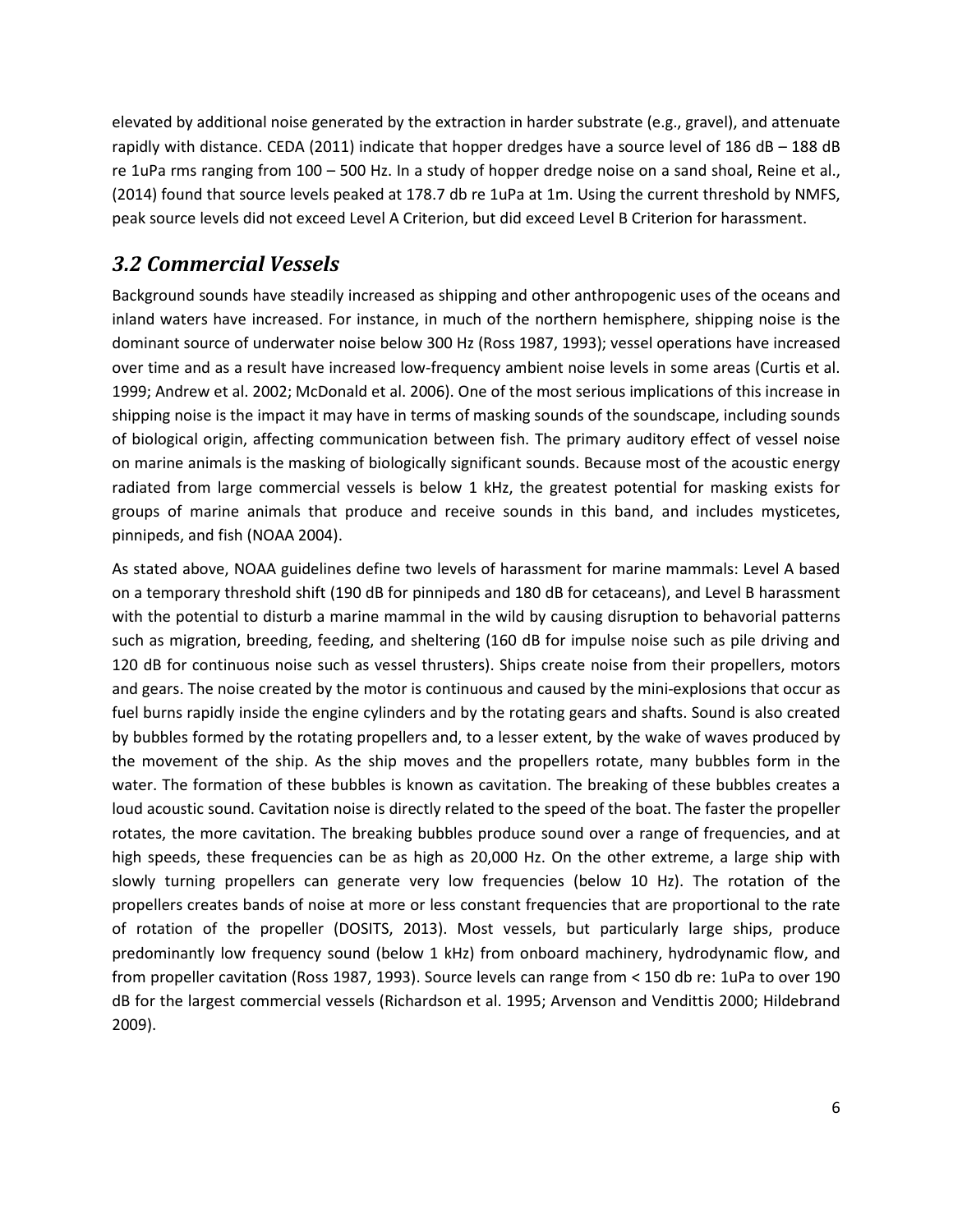## <span id="page-8-0"></span>**4.0 Impact Determination**

#### <span id="page-8-1"></span>*4.1 Impact of dredging noise on marine life*

Reine et al (2012) found that the majority of underwater sounds produced by hydraulic cutterhead dredging operations were of relatively low frequency (< 1000 Hz). Their study was conducted during rock fragmentation and therefore represented a worst case scenario. The source level was estimated to be between 170 and 175 dB re 1uPa@1-m. These sound levels decreased with increasing distance from the source. The authors determined that the area of influence was limited to less than 100 m from the source. At 100 m received levels were less than 150 dB re 1uPa rms. While NMFS is currently developing guidelines for determining sound pressure level thresholds for fish and marine mammals, based on existing studies, the NMFS current thresholds for determining impacts to marine mammals is between 180 and 190 dB re 1 uPa for potential injury to cetaceans and pinnipeds respectively, and 160 dB re 1 uPa for behavioral disturbance/harassment from an impulsive noise source, and 120 dB re 1 uPa from a continuous source. Reine et al (2012) found that the 120 dB re 1uPa proposed threshold was exceeded by ambient noises in their study area. Based on reviews by Popper et al (2006) and Southall et al (2007) it is unlikely that underwater sound from conventional dredging operations can cause physical injury to fish species. Some temporary loss of hearing could occur if fish remain in the immediate vicinity of the dredge for lengthy durations, although the risk of this outcome is low (CEDA 2011). Fish will likely respond to dredging by using avoidance techniques. Avoidance is defined as an effect that causes fish to not occupy an area that is periodically or infrequently occupied. Dredging is likely to cause avoidance due to noise (and increased suspended sediments and other temporary water quality changes).

NMFS interim criterion for physical injury to fish is 206 dB peak, regardless of fish size. However, dredging operations would likely cause the temporary displacement of fish species as a behavioral response to the noise. This will not likely have an effect on populations of fish as they will be able to use areas outside of the navigation channel to traverse to and from spawning and feeding grounds.

The sediment within Charleston Harbor is predominantly sand/silt/mud mixture. No hard rock, gravel, or cobbles are located within the portion of the navigation channel to be deepened. The entrance channel does contain significant quantities of soft limestone rock. According to the Clarke et al (2002), the peak amplitude for the bucket hitting the rocky, gravel, cobble bottom at Cook Inlet, Alaska was about 120 dB. Both Doug Clarke and Charles Dickerson, from USACE ERDC, stated that the peak amplitude of the bucket hitting sand/silt/mud substrate would be significantly less than 120dB. Since the substrate composition of Charleston Harbor is predominantly sand/silt/clay material, it is reasonable to assume that the Charleston Harbor dredging would have a similar sound level.

According to Richardson et al (1995), received noise levels diminish by about 60 dB between the noise source and a radius of 1 km. For marine mammals to be exposed to a received level of 140 dB at 1-km radius, the source level would have to be about 200 dB re  $1 \mu Pa/m$ . Furthermore, few human activities emit continuous sounds at source levels greater than or equal to 200 dB re 1  $\mu$ Pa/m.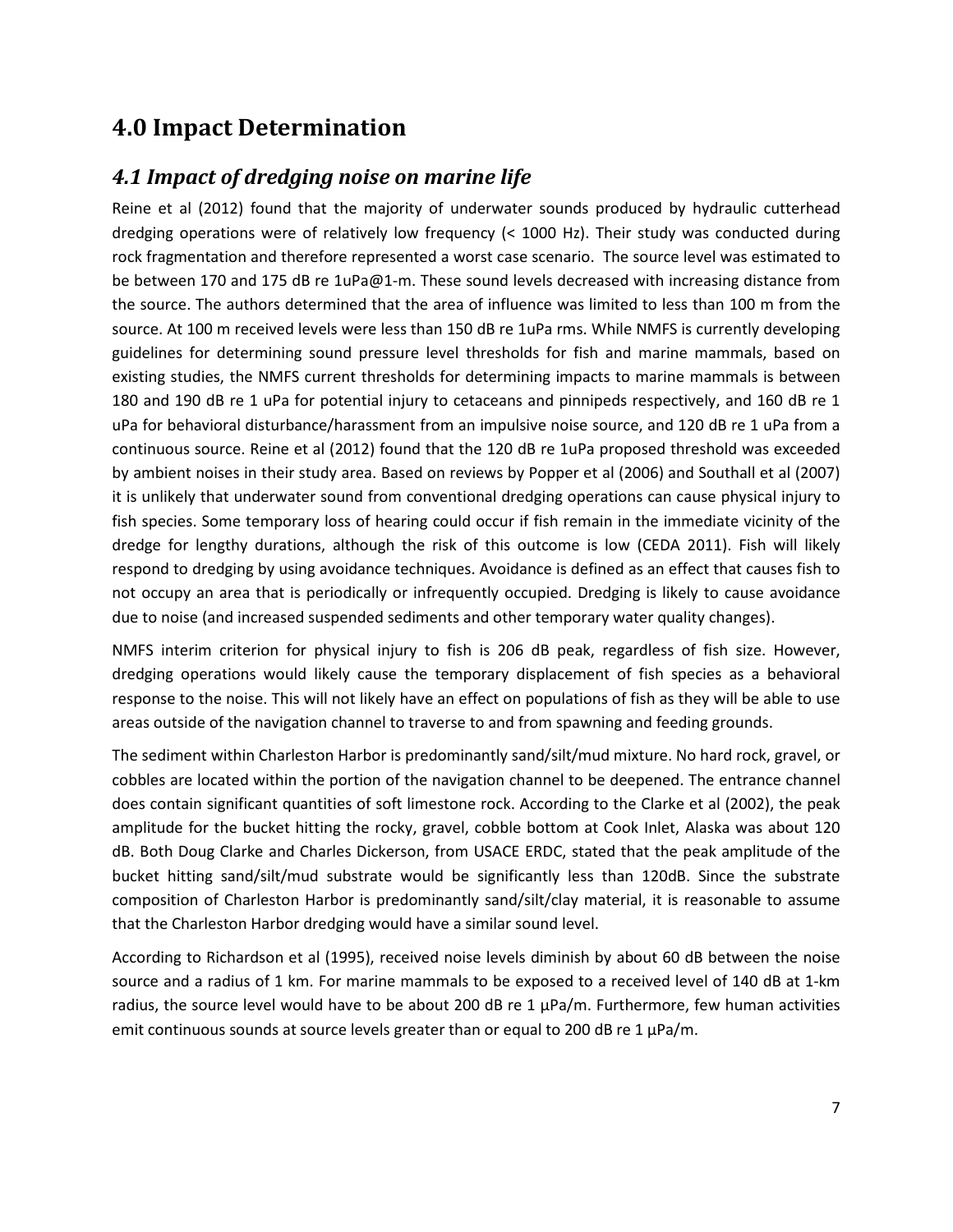#### <span id="page-9-0"></span>**4.1.1 Marine Mammal Protection Act (MMPA)**

All marine mammals are protected by the MMPA of 1972, as amended, but the West Indian manatee and six large whale species are also listed as endangered and, therefore, are afforded additional protection under the Endangered Species Act (ESA). The MMPA prohibits, with certain exceptions, the *take* of marine mammals in U.S. waters and by U.S. citizens on the high seas, and the importation of marine mammals and marine mammal products into the United States. All marine mammals that may be present within the study area and are federally listed as threatened or endangered under the ESA are addressed in the biological assessment (Appendix F of the Environmental Impact Statement (EIS)).

Several marine mammal species occur in the study area, which are not federally listed but are protected under the MMPA. The Navy uses a Marine Resource Assessment program to develop a comprehensive data and literature compilation of protected and managed marine resources within its various operating areas, which includes the vicinity of the study area. The document is used for planning purposes and for various types of environmental documentation, such as biological and environmental assessments, that must be prepared in accordance with NEPA, MMPA, ESA, and Magnuson-Stevens Fishery Conservation and Management Act (MSFCMA) and was used for developing a marine mammal inventory for this study. Based on this document, thirty-eight marine mammal species have been recorded in or adjacent to the study area. Those species include 33 cetaceans (whales, dolphins, and porpoises), 4 pinnipeds (seals, sea lions, and fur seals), and 1 sirenian. Only 24 of those species are expected to regularly occur in the region (Table 2). Some cetacean species occur in the study area year-round (e.g., bottlenose dolphin, beaked whales), while others (e.g., right whale, humpback whale) occur seasonally as they migrate through the area. Only seasonal occurrences of the West Indian manatee are anticipated.

A study conducted on the effects of dredging noise on bottlenose dolphins determined that frequencies generated from dredging activities were not unlike those generated from shipping, tourist, and recreational boat traffic (NAVFAC 2008). Bottlenose dolphins are most sensitive to frequencies from 4 to 20 kHz and although source frequencies generated from a dredging vessel can fall in this range, noise effects are unlikely to acoustically mask bottlenose dolphin sound, particularly when generated within 100 meters of a dredging vessel (Applied Ecology Solutions 2006). In addition, dolphins are highly mobile and are likely to only be in the vicinity of dredging operations for a short period of time. Although bottlenose dolphins are common in the study area, the Corps has never documented a direct effect on bottlenose dolphins from dredging activities during its numerous dredging projects throughout the United States, therefore, an Incidental Harassment Authorization in accordance with the MMPA is not anticipated for this project. In the April 25, 2005, notice in the *Federal Register* for the issuance of an Incidental Harassment Authorization for blasting at the Port of Miami, NMFS concluded, "According to the Corps, bottlenose dolphins and other marine mammals have not been documented as being directly affected by dredging activities and, therefore, the Corps does not anticipate any incidental harassment of bottlenose dolphins. NMFS concurs" (Geo-Marine, 2005).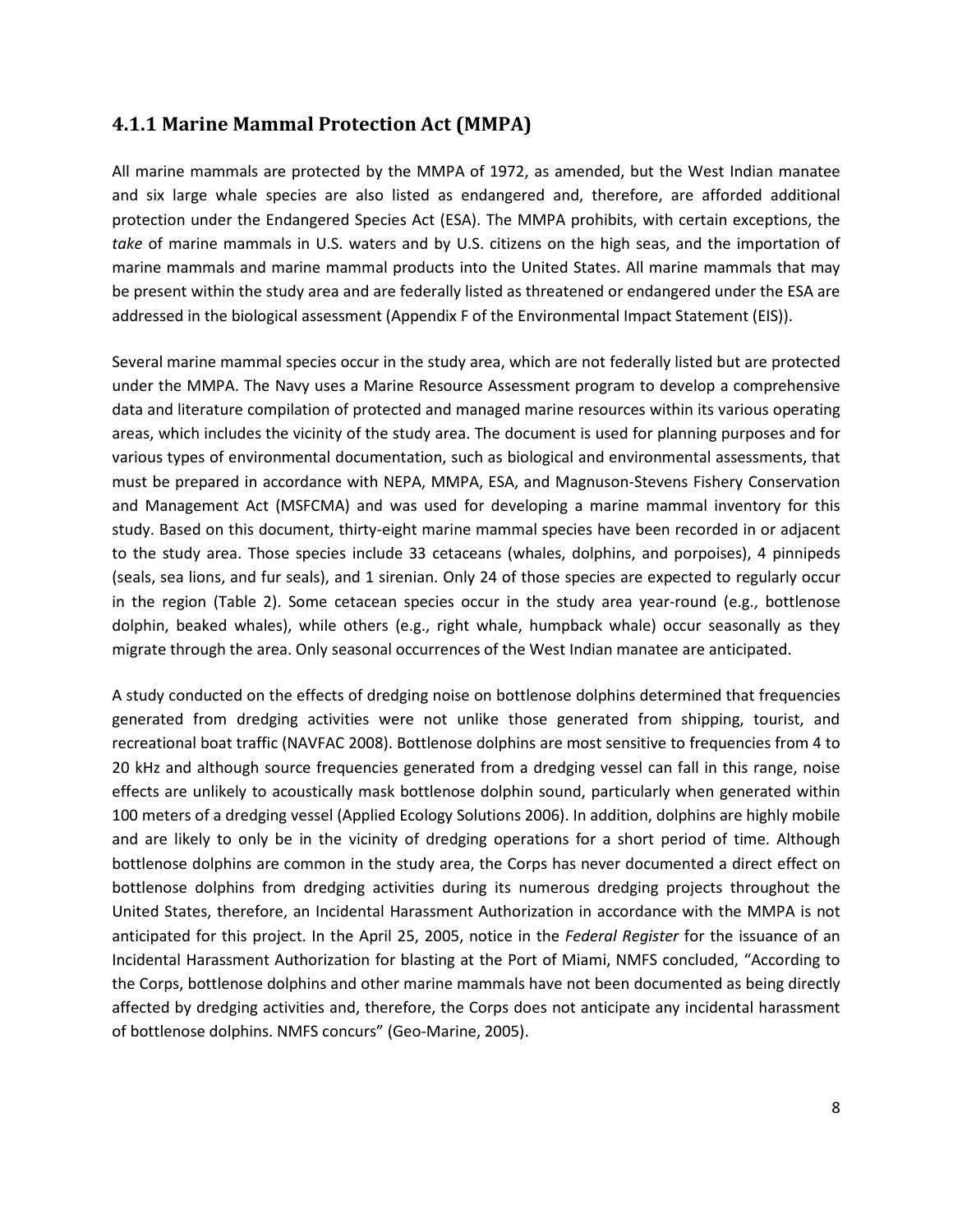On the basis of (1) the predicted noise effect thresholds noted by Richardson et al. (1995), (2) the background noise that already exists in the marine environment (approximately 120 dB), and (3) the ability of marine mammals to move away from the immediate noise source, noise generated by bucket, cutterhead, and hopper dredge activities would not be expected to affect the migration, nursing/breeding, feeding/sheltering or communication of marine mammals. Although behavioral effects are possible (i.e., a whale changing course to move away from a vessel), the number and frequency of vessels present in a given project area is would be small, and any behavioral impacts would be expected to be minor. The dredging operations for the proposed project will not take place in every area of the channel at one time. While multiple dredges may be used at any given time, they will operate at distances that allow enough space for the movement of marine mammals and other species around the vessels. Furthermore, for hopper dredging activities, endangered species observers would be on board and would record all large whale sightings and note any potential behavioral impacts. Per the standard Corps specifications for all dredging projects, the Corps and the contractor would keep the date, time, and approximate location of all marine mammal sightings. Care would be taken not to closely approach any whales, manatees, or other marine mammals during dredging operations or transportation of dredged material. An observer would serve as a lookout to alert the dredge operator or vessel pilot or both of the occurrences of the animals. If any marine mammals are observed during other dredging operations, including vessel movements and transit to the dredged material disposal site, collisions must be avoided either through reduced vessel speed, course alteration, or both. In light of the factors listed, the proposed harbor deepening is not expected to result in more than minimal and temporary adverse impacts to marine life as a result of dredging and dredge equipment noise. Therefore, no further coordination under the MMPA is anticipated for this project.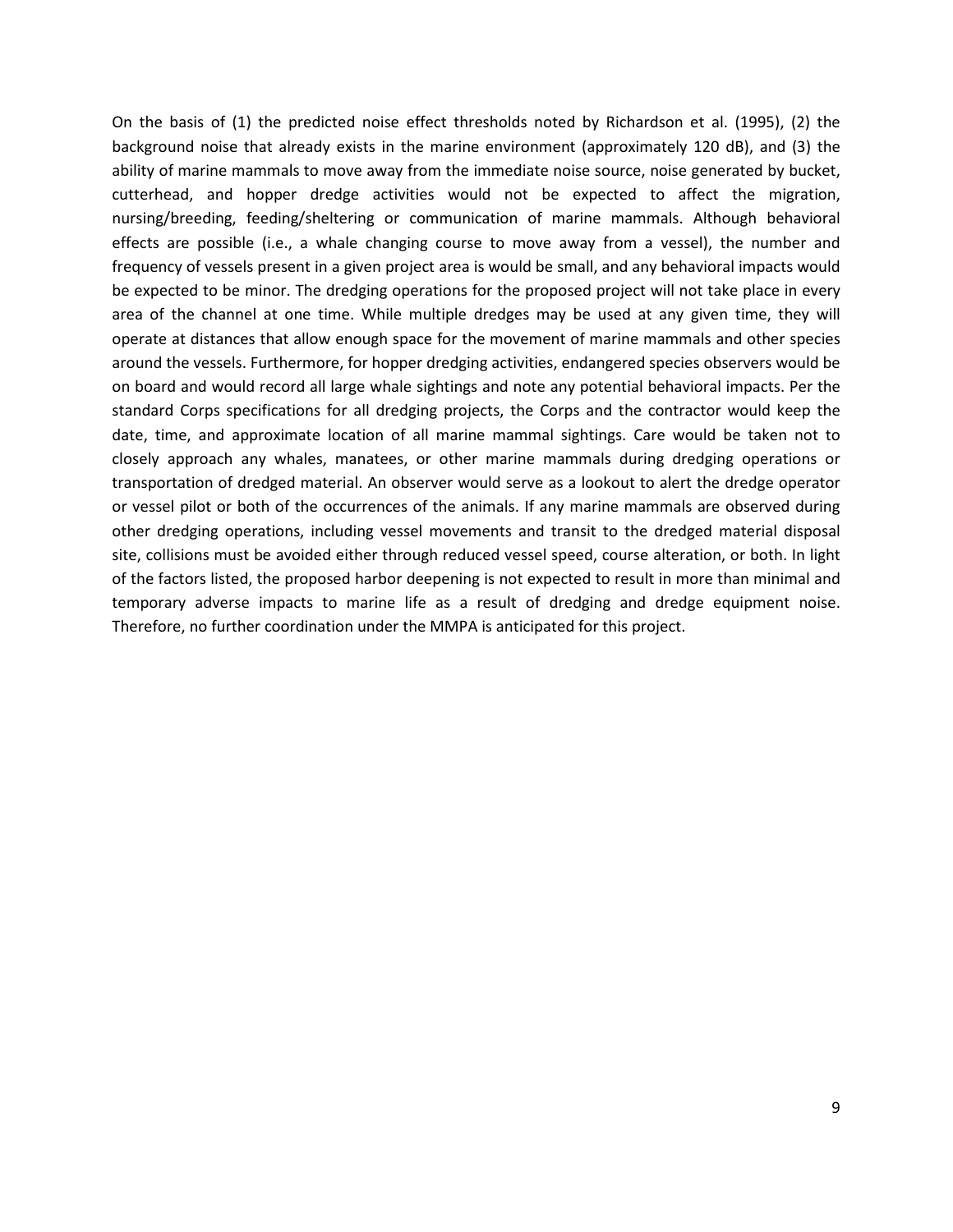|  |  |  | Table 2. Marine mammal species that could be found in the study area. |
|--|--|--|-----------------------------------------------------------------------|
|--|--|--|-----------------------------------------------------------------------|

| <b>Order Cetacea</b>                                        |
|-------------------------------------------------------------|
| Suborder Mysticeti (baleen whales)                          |
| <b>Family Balaenidae</b>                                    |
| North Atlantic right whale Eubalaena glacialis ENDANGERED   |
| <b>Family Balaenopteridae (rorquals)</b>                    |
| Humpback whale Megaptera novaeangliae ENDANGERED            |
| Minke whale Balaenoptera acutorostrata RARE                 |
| Bryde's whale Balaenoptera edeni REGULAR                    |
| Sei whale Balaenoptera borealis ENDANGERED                  |
| Fin whale Balaenoptera physalus ENDANGERED                  |
| Blue whale Balaenoptera musculus ENDANGERED                 |
| Suborder Odontoceti (toothed whales)                        |
| <b>Family Physeteridae</b>                                  |
| Sperm whale Physeter macrocephalus ENDANGERED               |
| <b>Family Kogiidae</b>                                      |
| Pygmy sperm whale Kogia breviceps REGULAR                   |
| Dwarf sperm whale Kogia sima REGULAR                        |
| <b>Family Ziphiidae (beaked whales)</b>                     |
| Cuvier's beaked whale Ziphius cavirostris REGULAR           |
| True's beaked whale Mesoplodon mirus RARE                   |
| Gervais' beaked whale Mesoplodon europaeus REGULAR          |
| Blainville's beaked whale Mesoplodon densirostris REGULAR   |
| Sowerby's beaked whale Mesoplodon bidens EXTRALIMITAL       |
| <b>Family Delphinidae (dolphins)</b>                        |
| Rough-toothed dolphin Steno bredanensis RARE                |
| Bottlenose dolphin Tursiops truncatus REGULAR               |
| Pantropical spotted dolphin Stenella attenuata REGULAR      |
| Atlantic spotted dolphin Stenella frontalis REGULAR         |
| Spinner dolphin Stenella longirostris RARE                  |
| Striped dolphin Stenella coeruleoalba REGULAR               |
| Clymene dolphin Stenella clymene REGULAR                    |
| Short-beaked common dolphin Delphinus delphis RARE          |
| Fraser's dolphin Lagenodelphis hosei RARE                   |
| Risso's dolphin Grampus griseus REGULAR                     |
| Melon-headed whale Peponocephala electra RARE               |
| Pygmy killer whale Feresa attenuate RARE                    |
| False killer whale Pseudorca crassidens RARE                |
| Killer whale Orcinus orca RARE                              |
| Long-finned pilot whale Globicephala melas EXTRALIMITAL     |
| Short-finned pilot whale Globicephala macrorhynchus REGULAR |
| <b>Family Phocoenidae</b>                                   |
| Harbor porpoise Phocoena phocoena EXTRALIMITAL              |
| <b>Order Carnivora</b>                                      |
| Suborder Pinnipedia (seals, sea lions, walruses)            |
| <b>Family Phocidae (true seals)</b>                         |
| Harbor seal Phoca vituling EXTRALIMITAL                     |
| Hooded seal Cystophora cristata EXTRALIMITAL                |
| <b>Order Sirenia</b>                                        |
| <b>Family Trichechidae (manatees)</b>                       |
| West Indian manatee Trichechus manatus ENDANGERED RARE      |
| $C_{011200}$ , $DON$ , $2000$                               |

Source: DON, 2008

**Note**: Those species identified as endangered under the ESA are addressed in the biological assessment (Appendix F of the EIS).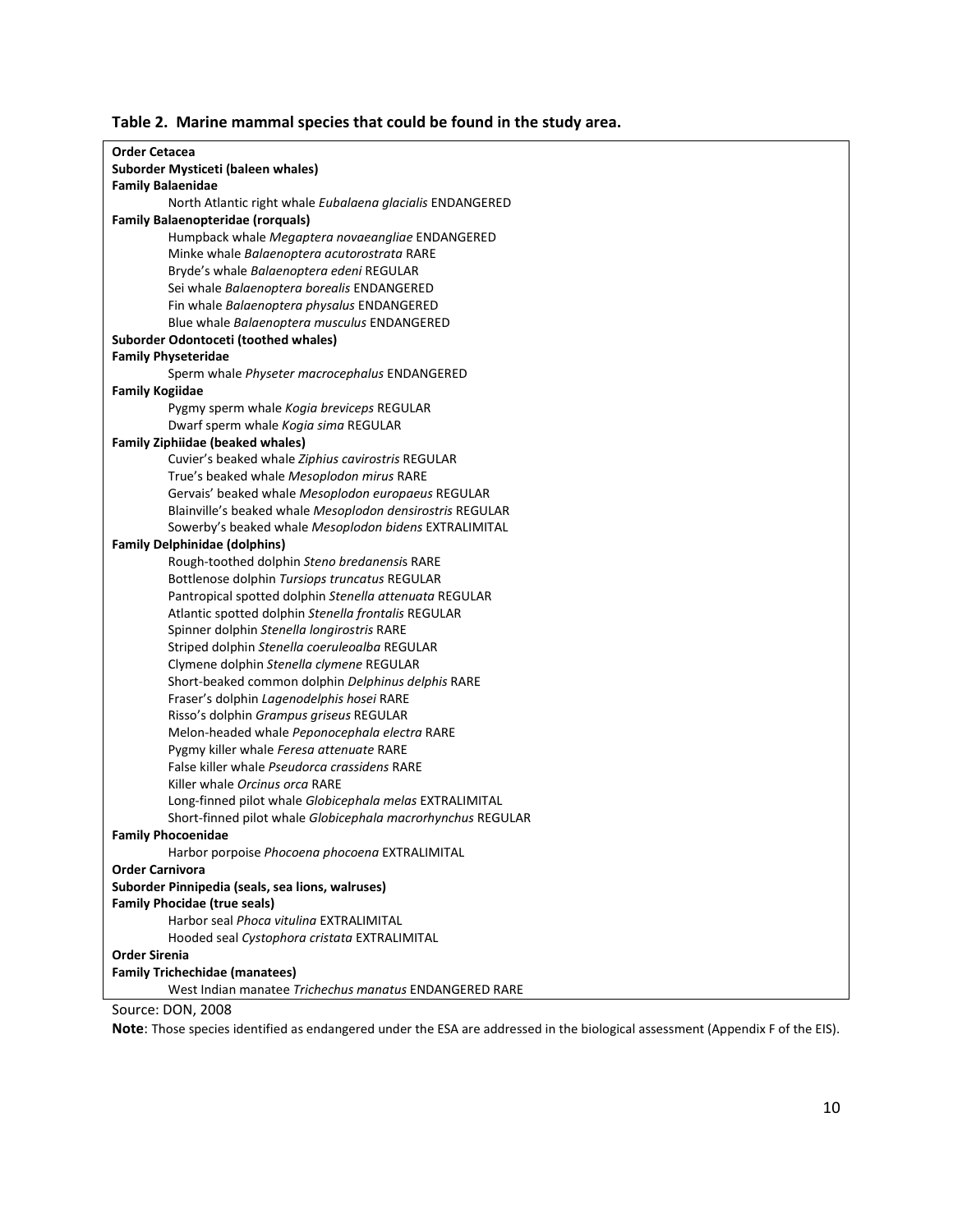#### <span id="page-12-0"></span>*4.2 Impact of dredging noise on the human environment*

Maintenance dredging and periodic new work dredging has occurred in Charleston Harbor for over 100 years. For continued maintenance dredging, the dredging equipment is usually present in the harbor on a 12 to 18 month frequency and that frequency is not expected to change with the proposed action. While there would be an increase in the ambient noise level during the dredging phase of the project, the source of noise is at a distance far enough away from any sensitive receptors that no impact is anticipated. The closest the dredging would be to any sensitive receptors would be along the Cooper River portion of the channel. Most of these communities are buffered from the river by the old Naval Base. Since dredging does not occur in one position for any extended period of time, there will be no disproportionate impact on any communities. Noise generated by this project should not be substantially different from other ambient noise levels of a typical harbor.

#### <span id="page-12-1"></span>*4.3 Impact of underwater noise from ship traffic*

Most vessels produce low frequency sound (below 1kHz) from onboard machinery, hydrodynamic flow around the hull, and from propeller cavitation. This frequency relates to ship size, speed, load, condition, age, and engine type. Low frequency sound can travel hundreds of miles and can increase ambient noise in large areas of the ocean. Additionally, Okeanos (2008) showed that shipping noise doesn't exceed 100 dB. The economic assessment (Appendix C of the final IFR/EIS) from this project has determined that the number of vessels transiting in and out of Charleston Harbor will decrease as a result of the proposed project (compared to the no action alternative) and that the same number of larger ships will call on the Harbor regardless of channel depth. The difference being that with a deeper channel, the larger ships can fully load their cargo and be unrestricted by tide. Without the project, a greater number of ships would be required to deliver the same amount of commercial containers which would have a greater impact on marine noise. While it is true that the number of ships will increase in the future and therefore, potential for sound production will increase, the rate of increase will be less in the future if larger ships can fully load their cargo when calling on Charleston Harbor. As a result of this, no adverse impact is anticipated from underwater noise resulting from ship activity as a result of deepening the harbor.

## <span id="page-12-2"></span>*4.4 Indirect impact of noise from port operations as a result of deepening the harbor*

Noise from ports can come from port services and facilities, cranes, cargo handling equipment, warehousing, vessel repair or maintenance, engine noise from vessels at berth. The proposed project will not cause an increase in the number of containers anticipated to arrive in the Port of Charleston. Therefore, there will be no increase in the amount of truck traffic from the various port terminals. The only change would be in the timing of vessel unloading and container movements. In light of these factors, the proposed harbor deepening is not expected to result in adverse noise impacts to surrounding communities as a result of port operations.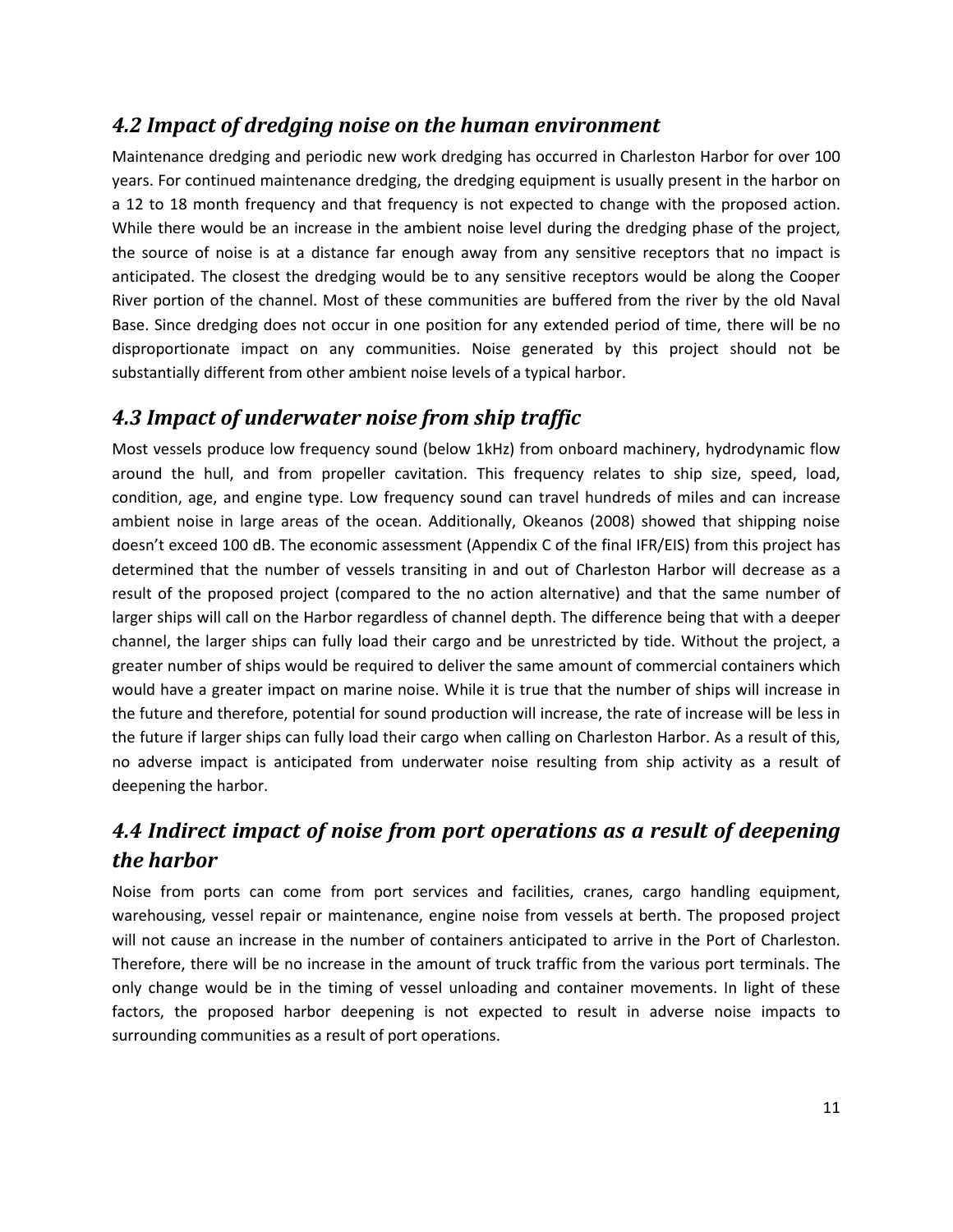#### <span id="page-13-0"></span>**5.0 References:**

- Andrew, R.K., B.M. Howe, and J.A. Mercer. 2002. Ocean ambient sound: Comparing the 1960s with the 1990s for a receiver off the California coast. Acoustics Research Letters Online 3:65-70.
- Applied Ecology Solutions. 2006. Supplementary Environmental Effects Statement, X12 Underwater Noise – Marine Biota, Final Report. 21 April.
- Arvenson, P.T. and D.J. Vendittis. 2000. Radiated noise characteristics of a modern cargo ship. Journal of the Acoustical Society of America 107:118-129.
- Central Dredging Association (CEDA) (2011). "Underwater sound in relation to dredging". Central Dredging Association Position Paper, Prepared by the CEDA Working Group on Underwater Sound under the remit of the CEDA Environment Commission. Available at: www.dredgingtoday.org/news\_details.asp
- Clarke, D., Dickerson, C., and K. Reine 2002. "Characterization of underwater sounds produced by dredges. *Dredging 2002*, ASCE, Orlando, Florida, USA, p 64-81.
- Curtis, K.R., B.M. Howe, and J.A. Mercer. 1999. Low-frequency ambient sound in the North Pacific: Long time series observations. Journal of the Acoustical Society of America 106:3189-3200.
- Department of the Navy. 2008. Marine Resources Assessment Update for the Charleston/Jacksonville Operating Area. Naval Facilities Engineering Command, Atlantic; Norfolk, Virginia. Contract Number N62470-02-D-9997, Task Order Number 0056. Prepared by Geo-Marine, Inc., Hampton, Virginia.
- Discovery of Sound in the Sea. 2013. Website. [http://www.dosits.org/audio/anthropogenicsounds](http://www.dosits.org/audio/anthropogenicsounds%0b/ship/) [/ship/.](http://www.dosits.org/audio/anthropogenicsounds%0b/ship/) Accessed 18 January, 2013.
- Hildebrand, J.A. 2009. Anthropogenic and natural sources of ambient noise in the ocean. Marine Ecology Progress Series 395:5-20.
- McDonald, M.A., J.A. Hildebrand, and S.M. Wiggins. 2006. Increases in deep ocean ambient noise in the Northeast Pacific west of San Nicolas Island, California. Journal of the Acoustical Society of America 120:711-718.
- Nightingale, B., and C. A. Simenstad. 2001. White Paper. Dredging Activities: Marine Issues. x+119pp.+app. A-C. Sch. Aquat. Fish. Sc., Univ Wash., [Seattle, WA]. July 13.
- National Oceanic and Atmospheric Administration (NOAA). 2004. Final Report of the NOAA International Symposium: "Shipping noise and marine mammals: a forum for science, management, and technology". 18-19 May 2004. Arlington, VA.
- NOAA. 2013. Draft guidance for assessing the effects of anthropogenic sound on marine mammals. Acoustic threshold levels for onset of permanent and temporary threshold shifts. URL: [http://www.nmfs.noaa.gov/pr/acoustics/draft\\_acoustic\\_guidance\\_2013.pdf.](http://www.nmfs.noaa.gov/pr/acoustics/draft_acoustic_guidance_2013.pdf)